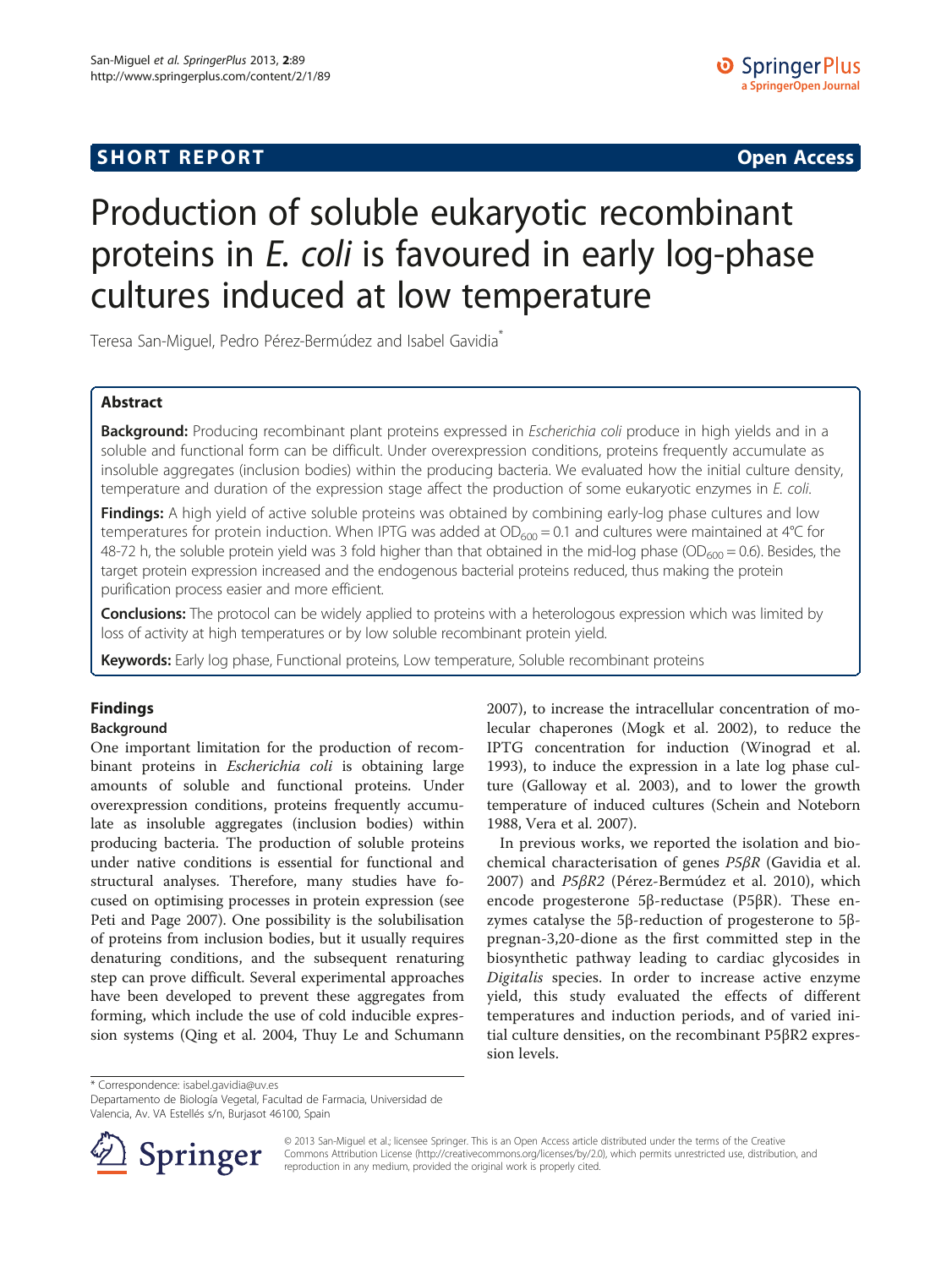<span id="page-1-0"></span>

#### Methods

The full-length open-reading frame of P5βR2 cDNA was amplified by PCR to include the PstI restriction site at the 3' end by using Pfu DNA polymerase. The product was subcloned into the XmnI-PstI sites of the pMAL-c2 vector (New England Biolabs) and was expressed as a fusion protein with the maltose-binding-protein (MBP) at the Nterminus. The constructed vector was transformed into E. coli BL21(DE3)pLysS. An overnight 3 ml culture from a single colony was grown at 37°C in LB medium containing 100 mg/l of ampicillin, and was then transferred to 25 ml LB supplemented with glucose (2 g/l) and ampicillin. After incubation at 37°C, the culture volume was increased to 150 ml. Gene expression was induced by the addition of 0.3 mM IPTG to the cultures with different cell densities. Expression cultures were grown in Erlenmeyer flasks (250 ml) with vented caps (PTFE membrane, 0.22 μm pore size). Protein production was evaluated in cultures which were induced when  $OD_{600}$  was 0.1 (early log phase), 0.6 (mid log phase) and 1 (late log phase). Cultures were placed at 37, 25, 15 or 4°C and were shaken at 200 rpm for different incubation periods (2-72 h). Before the protein expression induction, cultures were cooled until they reached their respective growth temperatures.

After induction, cells were harvested by centrifugation at 4,000 rpm for 20 min at 4°C and were frozen at -20°C. Cells were disrupted by sonication in buffer A (20 mM Tris–HCl pH 7.4, 200 mM NaCl, 1 mM EDTA, 1 mM DTT and 0.2 mM PMSF), and soluble protein extracts were obtained after centrifugation at 12,000 g for 10 min. The MBP-tagged P5βR2 protein was then purified to apparent homogeneity in buffer B (buffer A with 10 mM maltose) by amylose resin column chromatography (New England Biolabs), following the supplier's protocol. The electrophoretic separation of proteins was performed on 12% polyacrylamide gels according to Laemmli ([1970\)](#page-3-0). Proteins were quantified by the method described by Bradford ([1976\)](#page-3-0). Experiments were performed in triplicate. The study was approved by the institutional Ethics Commision in Experimental Research of the University of Valencia (Spain).

### Results and discussion

Progesterone 5β-reductase belongs to the short-chain dehydrogenase/reductase (SDR) superfamily, and has been considered a key enzyme in cardenolide biosynthesis since it is the first stereospecific enzyme of the pathway leading to 5β-configured intermediates (Roca-Pérez et al. [2004](#page-3-0), Gavidia et al. [2007](#page-3-0), Pérez-Bermúdez et al. [2010\)](#page-3-0).

Our results demonstrated that obtaining this steroid reductase in a functional form absolutely depends on the temperature at which induction is performed. The induced cultures grown at 37°C (for 2 h or 3 h) or at 25°C (for 4 h or 6 h) did not produce active protein at any density. Thus only the induced cultures grown at 15°C, or at lower temperatures, produced the active MBP-P5βR2 fusion protein (for details about enzyme activity, see Pérez-Bermúdez et al. [2010\)](#page-3-0). Moreover, using the cultures of  $OD_{600} = 1$  for protein induction did not improve the results obtained with the cultures of  $OD_{600} = 0.6$  irrespectively of whether the expression was carried out at 15°C or 4°C, the yields of soluble protein obtained in both trials were almost identical.

Within the 15°C and 4°C temperature range, the highest soluble protein yield was obtained at 18 h and 72 h,

Table 1 Quantitative overview of recombinant P5βR2 purification in the early- (0.1) or mid-log- (0.6) phase culture

| Culture<br>density | $4^{\circ}$ C/72 h |                                   |              | 15 $°C/18$ h      |                                   |           |
|--------------------|--------------------|-----------------------------------|--------------|-------------------|-----------------------------------|-----------|
|                    | P5BR2 (ma)         | Total protein in cell lysate (mq) | Yield $(\%)$ | $P5\beta R2$ (mg) | Total protein in cell lysate (mg) | Yield (%) |
| $OD_{600} = 0.1$   | $3.6 + 0.2$        | $12.1 + 1.3$                      | 30           | $3.5 + 0.3$       | $71.4 + 1.9$                      | 16        |
| $OD_{600} = 0.6$   | $1.4 \pm 0.2$      | $20.8 + 3.4$                      |              | $3.8 + 0.4$       | $23.0 \pm 2.8$                    |           |

Escherichia coli cultures were incubated at low temperatures (4°C or 15°C) for the indicated time period. Data are the mean values (±SD) from three separate 150 ml expression cultures.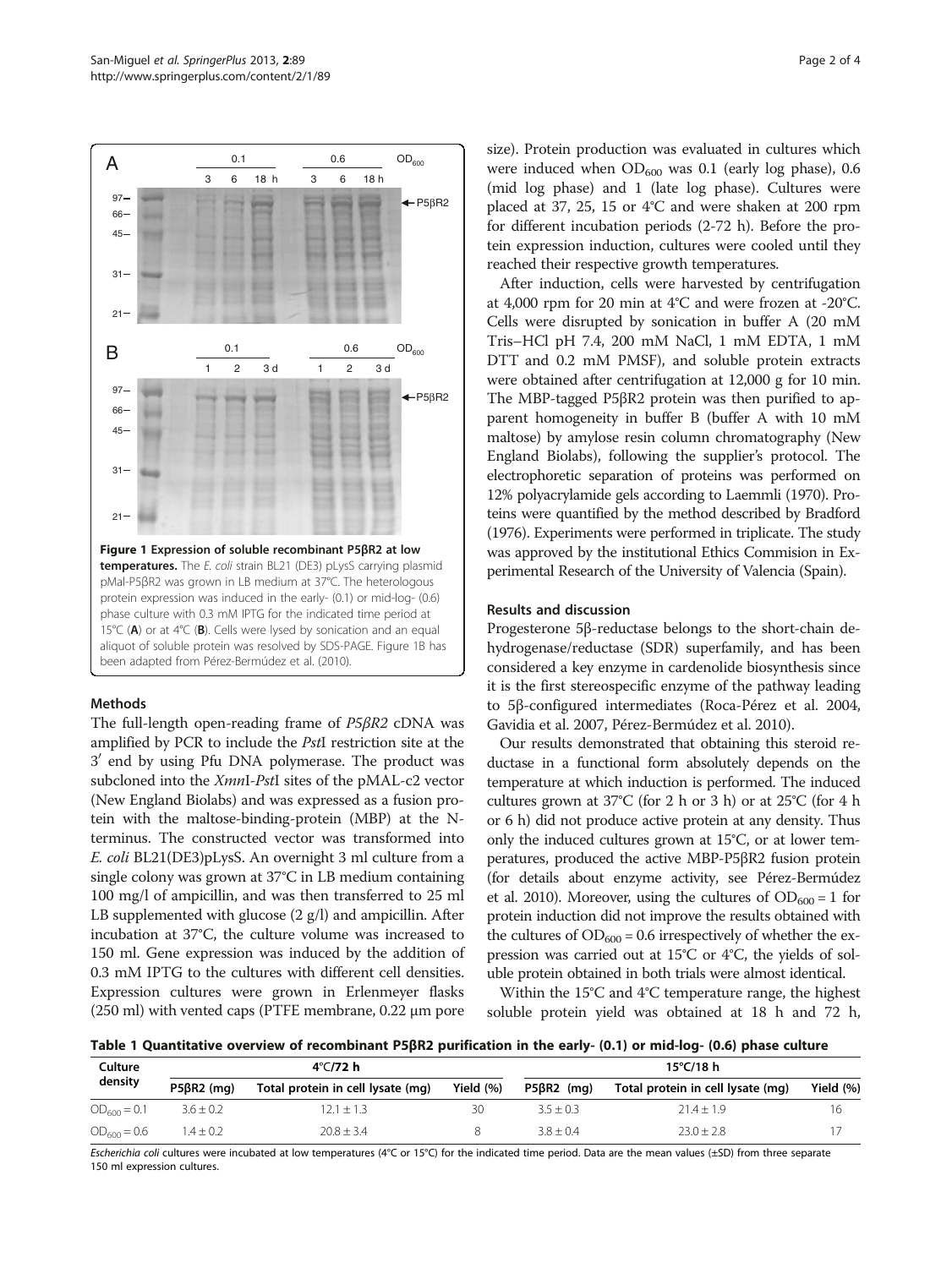<span id="page-2-0"></span>respectively. When protein induction was carried out at 15°C, the production rate was similar at both cell densities, the early or mid log phase, after 18 h of incubation (Figure [1](#page-1-0)A). At this temperature, the cultures induced at the early-log phase presented a slightly low endogenous protein production (Table [1](#page-1-0)). However, when the protein expression commenced in the bacteria grown at 4°C, the most significant soluble P5βR2 production was obtained in those cultures induced in the early log phase. Thus, when IPTG was added at  $OD_{600} = 0.1$  and cultures were maintained at 4°C for 48-72 h, the amount of soluble protein was 2-3-fold higher (Table [1\)](#page-1-0) than that obtained when IPTG was added in the mid-log phase  $(OD_{600} = 0.6)$ (Figures [1](#page-1-0)B and 2). Under these conditions, the purified P5βR2 recovered from 150 ml of culture was 3-4 mg, and the expression of the endogenous bacterial proteins lowered 30% (Table [1\)](#page-1-0). Thus, the protein purification process proved more amenable and efficient. P5βR2 synthesis was maintained for 72 h after induction (Figure [1B](#page-1-0)), indicating that cells under those conditions retained the protein-synthesising capacity for more than 3 days.

It is known that the overexpression of the proteins in E. coli at low temperatures usually improves both protein solubility and activity (see Sahdev et al. [2008](#page-3-0)). Accordingly, it has been reported that preferred induction temperatures would fall in the 16°C - 23°C range (Niiranen et al. [2007](#page-3-0), Vera et al. [2007,](#page-3-0) Peti and Page [2007](#page-3-0)), but also at around 10°C (Vasina and Baneyx [1997,](#page-3-0) Pacheco et al. [2012\)](#page-3-0). Yet, as far as we know, protein expression in early log phase cultures  $(OD_{600} = 0.1)$  has not been reported. Low growth rates are usually associated with a low protein synthesis rate, which is consistent with our observations for the production of endogenous bacterial proteins, but not with recombinant protein yield. It is noteworthy that, the data presented herein demonstrate that the high soluble protein yield from the early log-phase cultures, grown at temperatures as low as 4°C, does not correlate with a high cell



number (Table [1\)](#page-1-0). Although 4°C is a low temperature, the bacterium grows. Actually, an E. coli culture induced to generate the recombinant P5 $\beta$ R2 protein (OD<sub>600</sub> = 0.1) produced a biomass of ca. 45-50 mg fresh wt/150 ml cultivation broth in 72 h at 4°C. This growth cannot be associated with the recombinant P5 $\beta$ R2 expression since *E. coli* cultures showed a similar growth rate when bacteria were transformed with the empty vector. In line with this, there have been reports that the expression of some heterologous proteins (chaperonins) determine E. coli growth at low temperatures; thus, transgenic strains grew at temperatures below 4°C and the theoretically minimum temperature for growth would be as low as -13.7°C (Ferrer et al. [2003\)](#page-3-0).

We also observed that slow-growing cultures were more permissive for expressing heterologous proteins than rapid-growing ones in which protein translation is maximal. In our trials, this behaviour was not exclusive of the pMAL system and the BL21(DE3)pLysS strain, since we obtained similar production rates using the pQE (Qiagen) and pET (Novagen) systems with different E. coli strains, such as M15[pREP4], SG13009[pREP4] and BL21(DE3).



Figure 3 Expression of Echinostoma caproni HSP70 using the pQE30 expression vector and E. coli M15[pREP4] strain. The heterologous protein expression was induced in the early- (0.1) or mid-log- (0.6) phase culture with 0.3 mM IPTG at 4°C. Cells were lysed by sonication and an equal aliquot of soluble protein was resolved by SDS-PAGE. E, 3.5 μg of eluted protein.